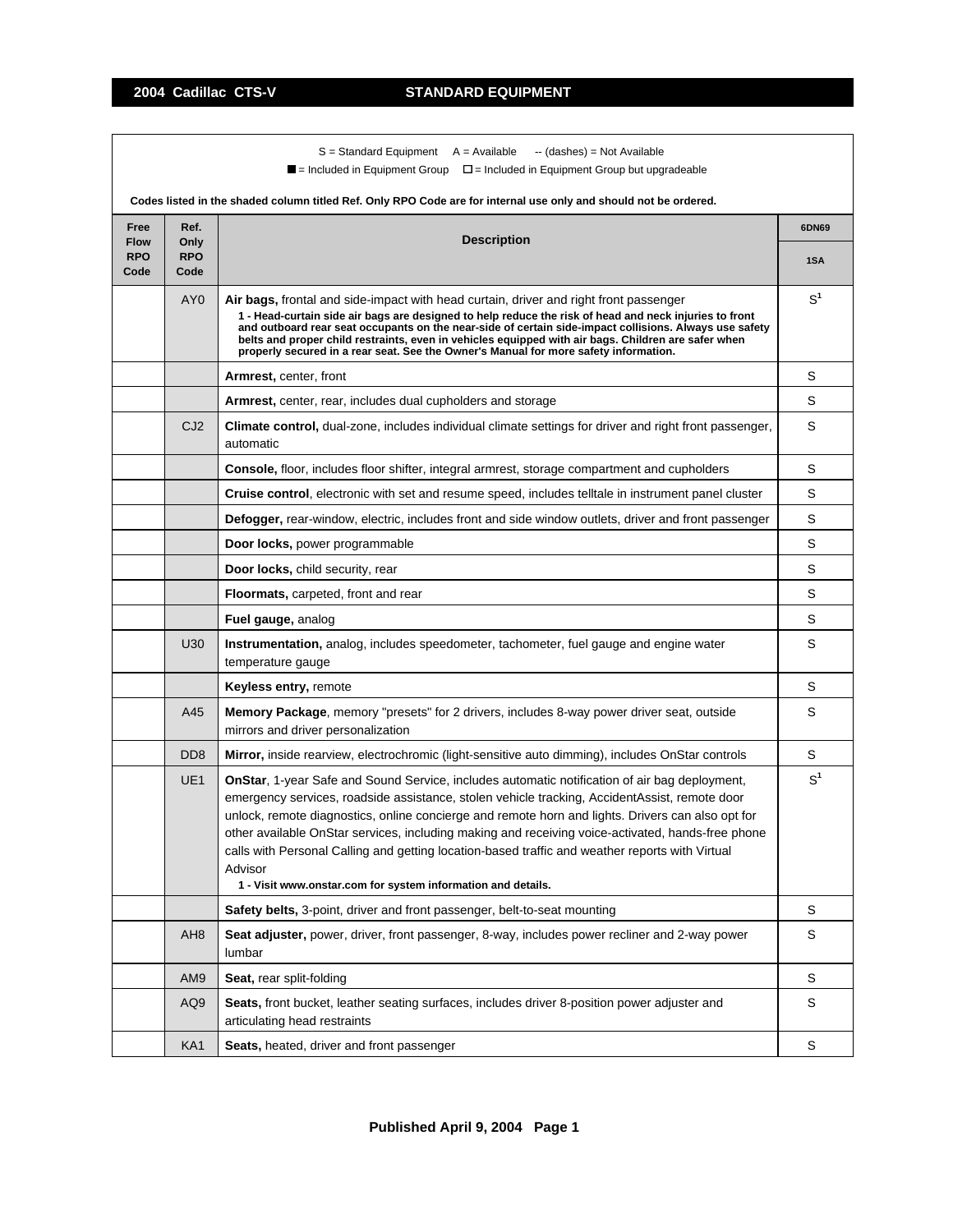| Free                              | Ref.                       | <b>Description</b>                                                                                                                                                                                                                                                    |             |  |
|-----------------------------------|----------------------------|-----------------------------------------------------------------------------------------------------------------------------------------------------------------------------------------------------------------------------------------------------------------------|-------------|--|
| <b>Flow</b><br><b>RPO</b><br>Code | Only<br><b>RPO</b><br>Code |                                                                                                                                                                                                                                                                       | 1SA         |  |
|                                   | <b>UAV</b>                 | Sound system, ETR AM/FM stereo with in-dash 6-disc CD changer, DVD-based navigation<br>includes Bose 8-speaker system, Radio Data System, digital signal processing and XM Satellite<br>Radio                                                                         | S           |  |
|                                   | U <sub>2</sub> K           | <b>Sound system feature, XM Satellite Radio is 100 channels of digital quality sound that goes</b><br>wherever you go - coast to coast. Displays song title, artist and entertainment genre.<br>1 - Subscription fees apply. Available only in the 48 contiguous U.S. | $S^1$       |  |
|                                   |                            | Steering column, Tilt-Wheel, adjustable                                                                                                                                                                                                                               | S           |  |
|                                   |                            | Steering wheel, mounted controls, includes Driver Information Center toggle switches and an<br>interface for cruise control.                                                                                                                                          | S           |  |
|                                   | N34                        | Steering wheel and shift knob, leather-wrapped                                                                                                                                                                                                                        | S           |  |
|                                   | UA <sub>6</sub>            | Theft-deterrent alarm system                                                                                                                                                                                                                                          | S           |  |
|                                   |                            | Theft-deterrent system, PASS-Key III                                                                                                                                                                                                                                  | S           |  |
|                                   | UJ <sub>6</sub>            | <b>Tire inflation monitor</b>                                                                                                                                                                                                                                         | S           |  |
|                                   |                            | Trunk release, power                                                                                                                                                                                                                                                  | S           |  |
|                                   | UG <sub>1</sub>            | Universal Transmitter, HomeLink, includes garage door opener, 3-channel programmable                                                                                                                                                                                  | S           |  |
|                                   |                            | Visors, illuminated vanity mirrors, driver and front passenger                                                                                                                                                                                                        | S           |  |
|                                   |                            | Windows, power, includes express-down, all and express-up, front and rear passenger lockout                                                                                                                                                                           | S           |  |
|                                   |                            | Antenna, integral, front and rear                                                                                                                                                                                                                                     | S           |  |
|                                   |                            | Daytime running lamps                                                                                                                                                                                                                                                 | S           |  |
|                                   |                            | Fog lamps, front, integral in front fascia                                                                                                                                                                                                                            | S           |  |
|                                   |                            | Glass, Solar-Ray light tinted                                                                                                                                                                                                                                         | S           |  |
|                                   | TT <sub>6</sub>            | Headlamps, Xenon, high-intensity discharge, windshield wiper activated, includes flash-to-pass and<br>headlamp washers                                                                                                                                                | S           |  |
|                                   | IL3                        | Badging, V-series                                                                                                                                                                                                                                                     | S           |  |
|                                   | QKR                        | Tires, P245/45 WR18, Goodyear Eagle EMT (run-flat)                                                                                                                                                                                                                    | S           |  |
|                                   | P32                        | Wheels, 18" x 8.5" (45.7 cm x 21.6 cm) aluminum, painted, 7-spoke, 6-lug                                                                                                                                                                                              | S           |  |
|                                   |                            | <b>Wipers, intermittent, front</b>                                                                                                                                                                                                                                    | S           |  |
|                                   |                            | Battery, Delco maintenance free, includes rundown protection                                                                                                                                                                                                          | S           |  |
|                                   | <b>J56</b>                 | Brakes, 4-wheel disc, 14" (35.6 cm) Brembo, 4-piston calipers                                                                                                                                                                                                         | S           |  |
|                                   |                            | Drivetrain, rear-wheel drive                                                                                                                                                                                                                                          | S           |  |
|                                   | LS <sub>6</sub>            | Engine, 5.7L LS6 V8 SFI high performance, (400 HP [298.3 kW] @ 6000 rpm, 395 lb.-ft. [533.3<br>N-m] @ 4800 rpm)                                                                                                                                                       | $\mathbb S$ |  |
|                                   |                            | Exhaust, dual stainless-steel                                                                                                                                                                                                                                         | S           |  |
|                                   | GT4                        | Rear axle, 3.73 ratio                                                                                                                                                                                                                                                 | S           |  |
|                                   | JL4                        | StabiliTrak, with 4 driver-selectable operation modes                                                                                                                                                                                                                 | S           |  |
|                                   |                            | <b>Steering, power, rack-and-pinion</b>                                                                                                                                                                                                                               | S           |  |
|                                   | FE4                        | Suspension, performance tuned                                                                                                                                                                                                                                         | S           |  |
|                                   |                            |                                                                                                                                                                                                                                                                       |             |  |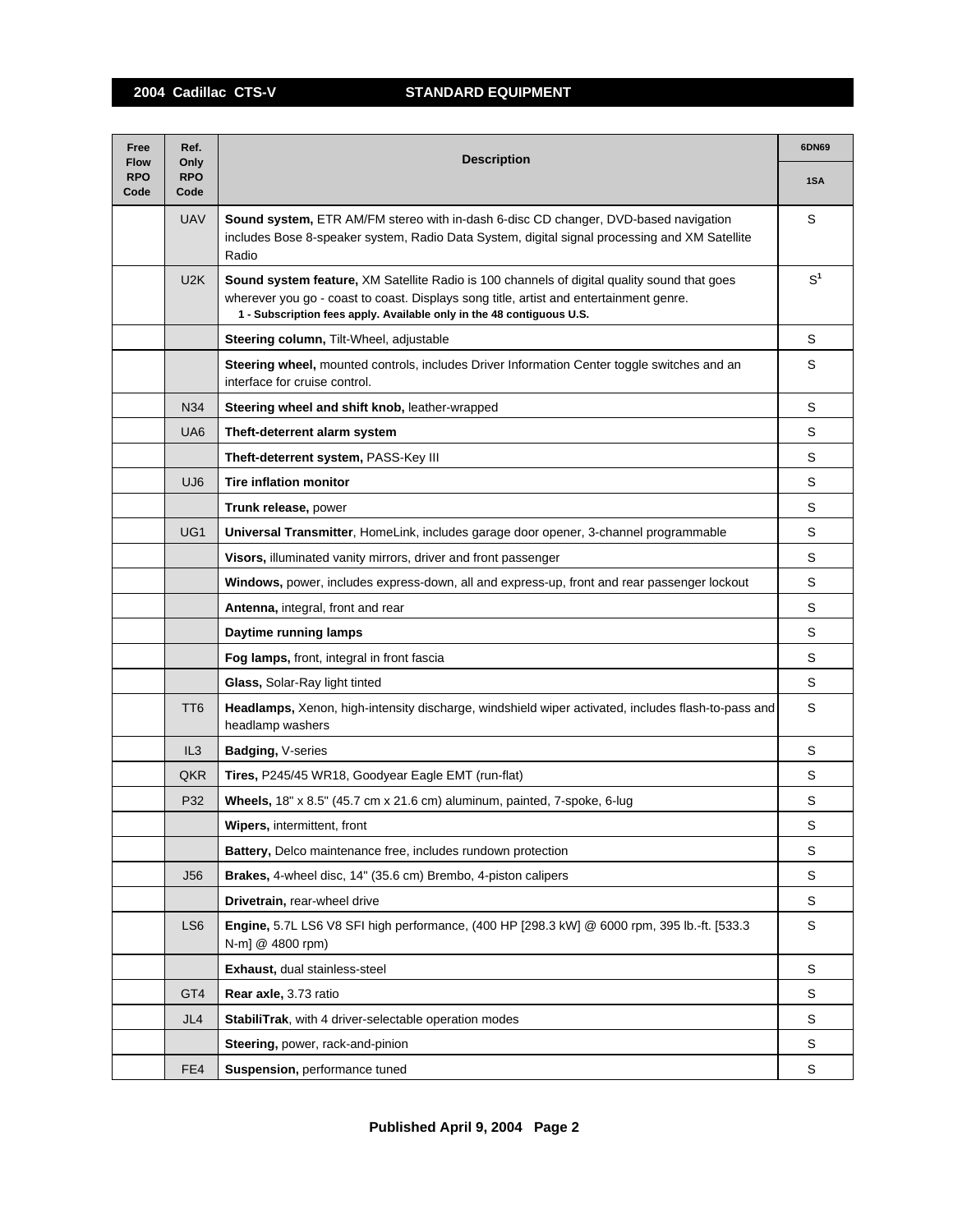## **2004 Cadillac CTS-V STANDARD EQUIPMENT**

| Free                              | Ref.                       | <b>Description</b>                                       | 6DN69 |
|-----------------------------------|----------------------------|----------------------------------------------------------|-------|
| <b>Flow</b><br><b>RPO</b><br>Code | Only<br><b>RPO</b><br>Code |                                                          | 1SA   |
|                                   |                            | Traction control, all-speed, brake and engine controlled |       |
|                                   | MN <sub>6</sub>            | Transmission, 6-speed manual, Tremec                     |       |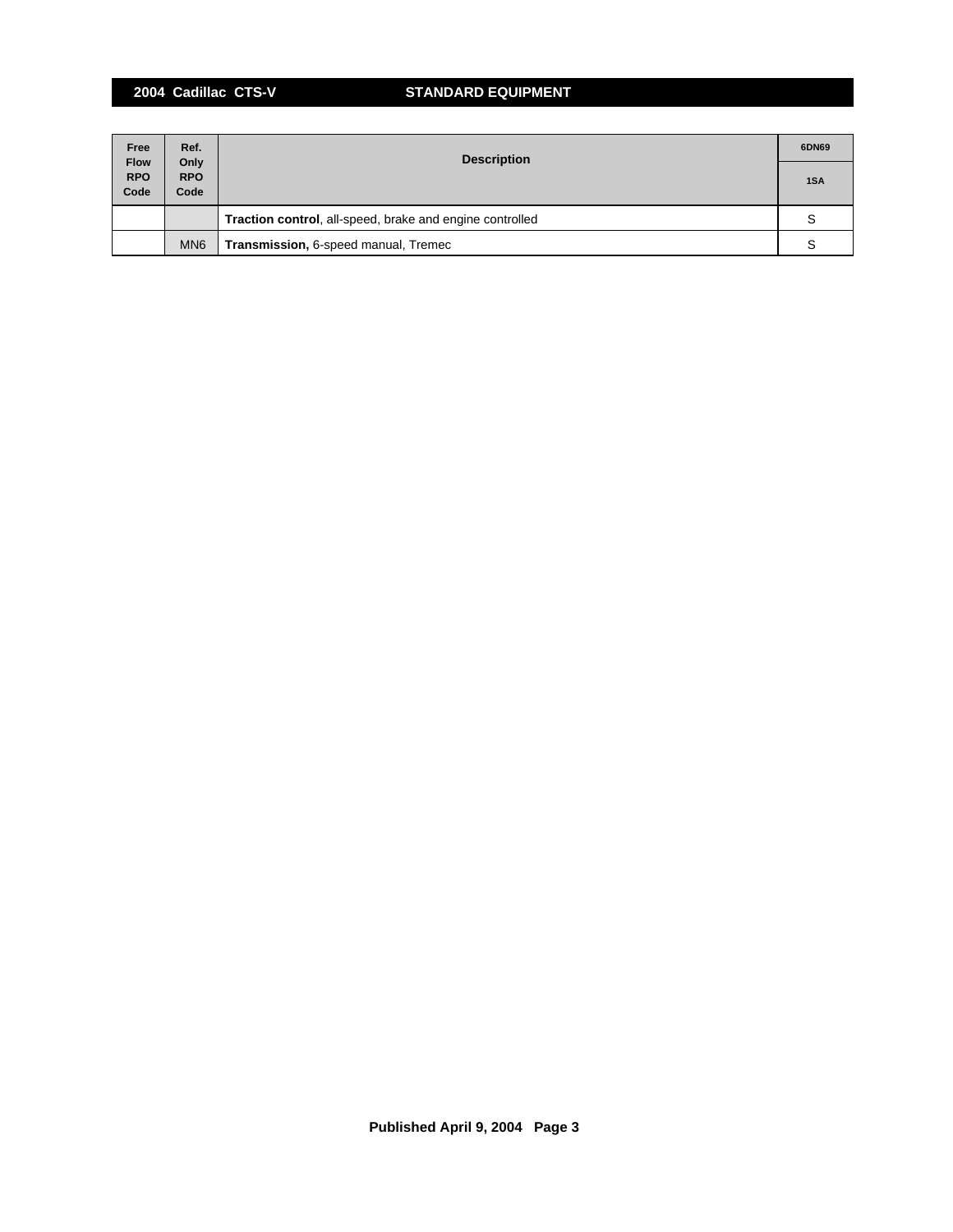|             |                                                                                                                                  | S = Standard Equipment<br>A = Available<br>-- (dashes) = Not Available                                           |       |  |  |  |  |  |
|-------------|----------------------------------------------------------------------------------------------------------------------------------|------------------------------------------------------------------------------------------------------------------|-------|--|--|--|--|--|
|             | $\blacksquare$ = Included in Equipment Group<br>$\Box$ = Included in Equipment Group but upgradeable                             |                                                                                                                  |       |  |  |  |  |  |
|             | No deletions allowed to Equipment Groups. Additional options may be added; check ordering information section for compatibility. |                                                                                                                  |       |  |  |  |  |  |
|             |                                                                                                                                  | Codes listed in the shaded column titled Ref. Only RPO Code are for internal use only and should not be ordered. |       |  |  |  |  |  |
| Free        | Ref.                                                                                                                             |                                                                                                                  | 6DN69 |  |  |  |  |  |
| <b>Flow</b> | Only                                                                                                                             | <b>Description</b>                                                                                               |       |  |  |  |  |  |
| <b>RPO</b>  | <b>RPO</b>                                                                                                                       |                                                                                                                  | 1SA   |  |  |  |  |  |
| Code        | Code                                                                                                                             |                                                                                                                  |       |  |  |  |  |  |
|             |                                                                                                                                  | <b>Standard Equipment</b>                                                                                        |       |  |  |  |  |  |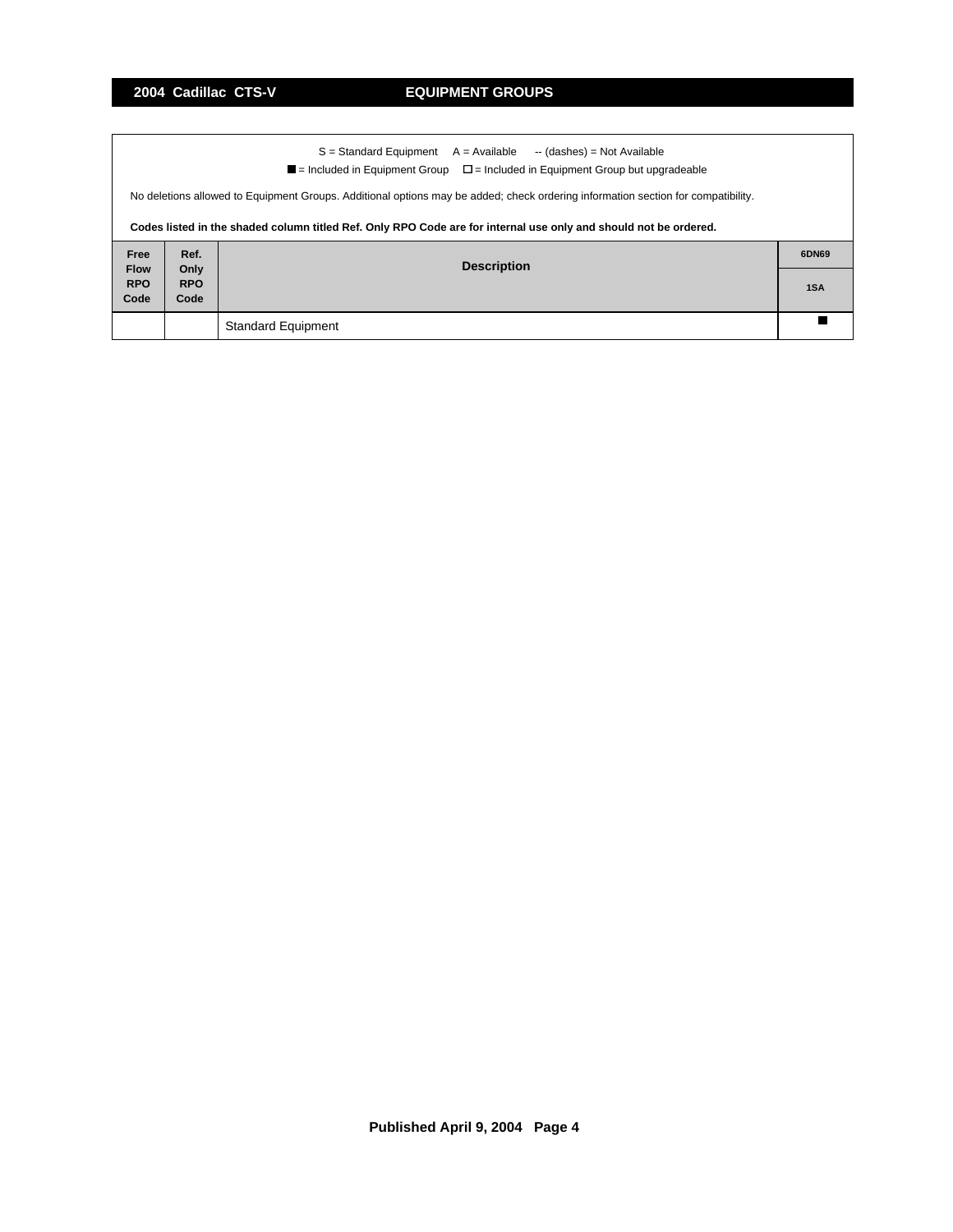٦

|                           |                    | $S =$ Standard Equipment $A =$ Available<br>-- (dashes) = Not Available<br>$\blacksquare$ = Included in Equipment Group $\square$ = Included in Equipment Group but upgradeable                        |       |  |  |
|---------------------------|--------------------|--------------------------------------------------------------------------------------------------------------------------------------------------------------------------------------------------------|-------|--|--|
|                           |                    | No deletions allowed to Equipment Groups. Additional options may be added; check ordering information section for compatibility.                                                                       |       |  |  |
|                           |                    |                                                                                                                                                                                                        |       |  |  |
|                           |                    | Codes listed in the shaded column titled Ref. Only RPO Code are for internal use only and should not be ordered.                                                                                       |       |  |  |
| Free                      | Ref.               | <b>Description</b>                                                                                                                                                                                     | 6DN69 |  |  |
| <b>Flow</b><br><b>RPO</b> | Only<br><b>RPO</b> |                                                                                                                                                                                                        |       |  |  |
| Code                      | Code               |                                                                                                                                                                                                        |       |  |  |
|                           |                    | <b>Standard Equipment</b>                                                                                                                                                                              | П     |  |  |
|                           |                    |                                                                                                                                                                                                        |       |  |  |
|                           |                    | <b>ADDITIONAL OPTIONS</b>                                                                                                                                                                              |       |  |  |
| Free<br><b>Flow</b>       | Ref.<br>Only       | <b>Description</b>                                                                                                                                                                                     |       |  |  |
| <b>RPO</b>                | <b>RPO</b>         |                                                                                                                                                                                                        |       |  |  |
| Code                      | Code               |                                                                                                                                                                                                        |       |  |  |
| CF <sub>5</sub>           |                    | Sunroof, power, tilt-sliding, electric with express-open, includes sunshade                                                                                                                            | A     |  |  |
| FE <sub>9</sub>           |                    | <b>Emissions, Federal requirements</b>                                                                                                                                                                 | A     |  |  |
| NB <sub>8</sub>           |                    | <b>Emissions override, California, Massachusetts, New York or Vermont (for vehicles ordered by</b>                                                                                                     | $A^1$ |  |  |
|                           |                    | dealers in states of California, Massachusetts, New York or Vermont with Federal emissions)                                                                                                            |       |  |  |
|                           |                    | 1 - Requires (FE9) Emissions, Federal requirements.                                                                                                                                                    |       |  |  |
| NC7                       |                    | <b>Emissions override, Federal (for vehicles ordered by dealers in Federal emission states with</b><br>California, New York, Vermont, Massachusetts or Maine emissions; may also be used by dealers in | $A^1$ |  |  |
|                           |                    | states of California, New York, Vermont, Massachusetts or Maine to order different state-specific                                                                                                      |       |  |  |
|                           |                    | emissions)                                                                                                                                                                                             |       |  |  |
|                           |                    | 1 - Requires (YF5) Emissions, California state requirements or (NE1) Emissions, New York, Vermont,<br>Massachusetts or Maine state requirements.                                                       |       |  |  |
| NE <sub>1</sub>           |                    | Emissions, Maine, Massachusetts, New York or Vermont state requirements                                                                                                                                | A     |  |  |
| YF <sub>5</sub>           |                    | <b>Emissions, California state requirements</b>                                                                                                                                                        | A     |  |  |
| K05                       |                    | <b>Engine block heater</b>                                                                                                                                                                             | A     |  |  |
| FG <sub>2</sub>           |                    | Regular Production Accessory, Performance Shock Absorber Package (SPO-supplied,<br>dealer-installed)                                                                                                   | A     |  |  |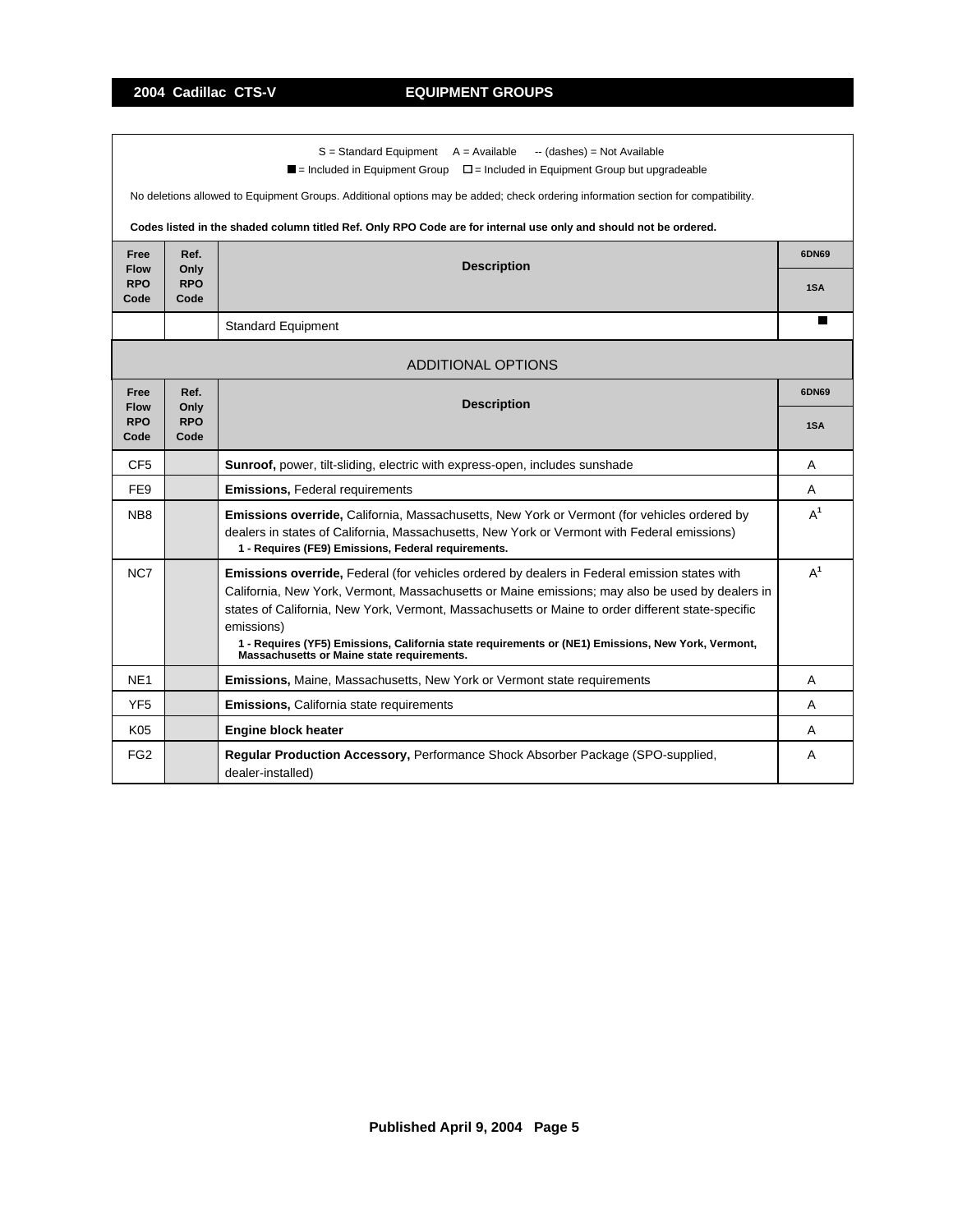$\mathbf{r}$ 

|                     | $S =$ Standard Equipment $A =$ Available $\rightarrow$ (dashes) = Not Available<br>$\blacksquare$ = Included in Equipment Group $\square$ = Included in Equipment Group but upgradeable |                           |  |  |  |  |  |  |
|---------------------|-----------------------------------------------------------------------------------------------------------------------------------------------------------------------------------------|---------------------------|--|--|--|--|--|--|
|                     | No deletions allowed to Equipment Groups. Additional options may be added; check ordering information section for compatibility.                                                        |                           |  |  |  |  |  |  |
|                     | Codes listed in the shaded column titled Ref. Only RPO Code are for internal use only and should not be ordered.                                                                        |                           |  |  |  |  |  |  |
| Free<br><b>Flow</b> | Ref.<br><b>Description</b>                                                                                                                                                              |                           |  |  |  |  |  |  |
| <b>RPO</b><br>Code  | Only<br><b>RPO</b><br>1SA<br>Code                                                                                                                                                       |                           |  |  |  |  |  |  |
|                     |                                                                                                                                                                                         | <b>Standard Equipment</b> |  |  |  |  |  |  |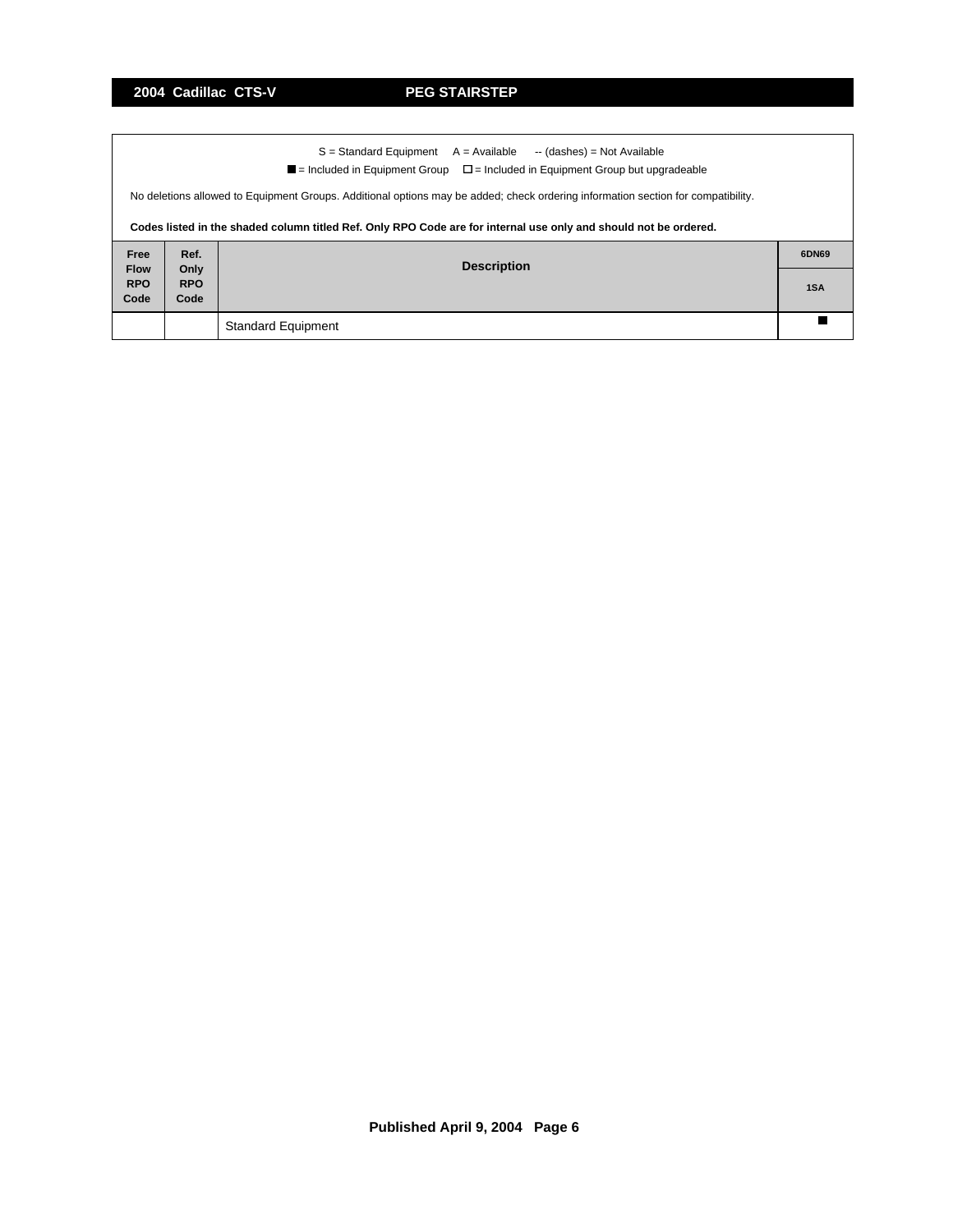|                                   |                                                  | $S =$ Standard Equipment $A =$ Available<br>-- (dashes) = Not Available<br>$\blacksquare$ = Included in Equipment Group $\blacksquare$ = Included in Equipment Group but upgradeable<br>Codes listed in the shaded column titled Ref. Only RPO Code are for internal use only and should not be ordered.                                                                                                                                                                                                                                                                                      |                |  |
|-----------------------------------|--------------------------------------------------|-----------------------------------------------------------------------------------------------------------------------------------------------------------------------------------------------------------------------------------------------------------------------------------------------------------------------------------------------------------------------------------------------------------------------------------------------------------------------------------------------------------------------------------------------------------------------------------------------|----------------|--|
| Free                              | Ref.                                             |                                                                                                                                                                                                                                                                                                                                                                                                                                                                                                                                                                                               | 6DN69          |  |
| <b>Flow</b><br><b>RPO</b><br>Code | <b>Description</b><br>Only<br><b>RPO</b><br>Code |                                                                                                                                                                                                                                                                                                                                                                                                                                                                                                                                                                                               |                |  |
|                                   | AY <sub>0</sub>                                  | Air bags, frontal and side-impact with head curtain, driver and right front passenger<br>1 - Head-curtain side air bags are designed to help reduce the risk of head and neck injuries to front<br>and outboard rear seat occupants on the near-side of certain side-impact collisions. Always use safety<br>belts and proper child restraints, even in vehicles equipped with air bags. Children are safer when<br>properly secured in a rear seat. See the Owner's Manual for more safety information.                                                                                      | $S^1$          |  |
|                                   |                                                  | <b>Armrest, center, front</b>                                                                                                                                                                                                                                                                                                                                                                                                                                                                                                                                                                 | S              |  |
|                                   |                                                  | <b>Armrest,</b> center, rear, includes dual cupholders and storage                                                                                                                                                                                                                                                                                                                                                                                                                                                                                                                            | S              |  |
|                                   | CJ <sub>2</sub>                                  | Climate control, dual-zone, includes individual climate settings for driver and right front passenger,<br>automatic                                                                                                                                                                                                                                                                                                                                                                                                                                                                           | S              |  |
|                                   |                                                  | <b>Console, floor, includes floor shifter, integral armrest, storage compartment and cupholders</b>                                                                                                                                                                                                                                                                                                                                                                                                                                                                                           | S              |  |
|                                   |                                                  | Cruise control, electronic with set and resume speed, includes telltale in instrument panel cluster                                                                                                                                                                                                                                                                                                                                                                                                                                                                                           | S              |  |
|                                   |                                                  | Defogger, rear-window, electric, includes front and side window outlets, driver and front passenger                                                                                                                                                                                                                                                                                                                                                                                                                                                                                           | S              |  |
|                                   |                                                  | Door locks, power programmable                                                                                                                                                                                                                                                                                                                                                                                                                                                                                                                                                                | S              |  |
|                                   |                                                  | Door locks, child security, rear                                                                                                                                                                                                                                                                                                                                                                                                                                                                                                                                                              | S              |  |
|                                   |                                                  | <b>Floormats, carpeted, front and rear</b>                                                                                                                                                                                                                                                                                                                                                                                                                                                                                                                                                    | S              |  |
|                                   |                                                  | Fuel gauge, analog                                                                                                                                                                                                                                                                                                                                                                                                                                                                                                                                                                            | S              |  |
|                                   | U30                                              | <b>Instrumentation,</b> analog, includes speedometer, tachometer, fuel gauge and engine water<br>temperature gauge                                                                                                                                                                                                                                                                                                                                                                                                                                                                            | S              |  |
|                                   |                                                  | Keyless entry, remote                                                                                                                                                                                                                                                                                                                                                                                                                                                                                                                                                                         | S              |  |
|                                   | A45                                              | Memory Package, memory "presets" for 2 drivers, includes 8-way power driver seat, outside<br>mirrors and driver personalization                                                                                                                                                                                                                                                                                                                                                                                                                                                               | S              |  |
|                                   | D <sub>D</sub> 8                                 | Mirror, inside rearview, electrochromic (light-sensitive auto dimming), includes OnStar controls                                                                                                                                                                                                                                                                                                                                                                                                                                                                                              | S              |  |
|                                   | UE <sub>1</sub>                                  | <b>OnStar, 1-year Safe and Sound Service, includes automatic notification of air bag deployment,</b><br>emergency services, roadside assistance, stolen vehicle tracking, AccidentAssist, remote door<br>unlock, remote diagnostics, online concierge and remote horn and lights. Drivers can also opt for<br>other available OnStar services, including making and receiving voice-activated, hands-free phone<br>calls with Personal Calling and getting location-based traffic and weather reports with Virtual<br>Advisor<br>1 - Visit www.onstar.com for system information and details. | S <sup>1</sup> |  |
|                                   |                                                  | Safety belts, 3-point, driver and front passenger, belt-to-seat mounting                                                                                                                                                                                                                                                                                                                                                                                                                                                                                                                      | S              |  |
|                                   | AH8                                              | Seat adjuster, power, driver, front passenger, 8-way, includes power recliner and 2-way power<br>lumbar                                                                                                                                                                                                                                                                                                                                                                                                                                                                                       | S              |  |
|                                   | AM9                                              | Seat, rear split-folding                                                                                                                                                                                                                                                                                                                                                                                                                                                                                                                                                                      | S              |  |
|                                   | AQ9                                              | Seats, front bucket, leather seating surfaces, includes driver 8-position power adjuster and<br>articulating head restraints                                                                                                                                                                                                                                                                                                                                                                                                                                                                  | S              |  |
|                                   | KA1                                              | Seats, heated, driver and front passenger                                                                                                                                                                                                                                                                                                                                                                                                                                                                                                                                                     | S              |  |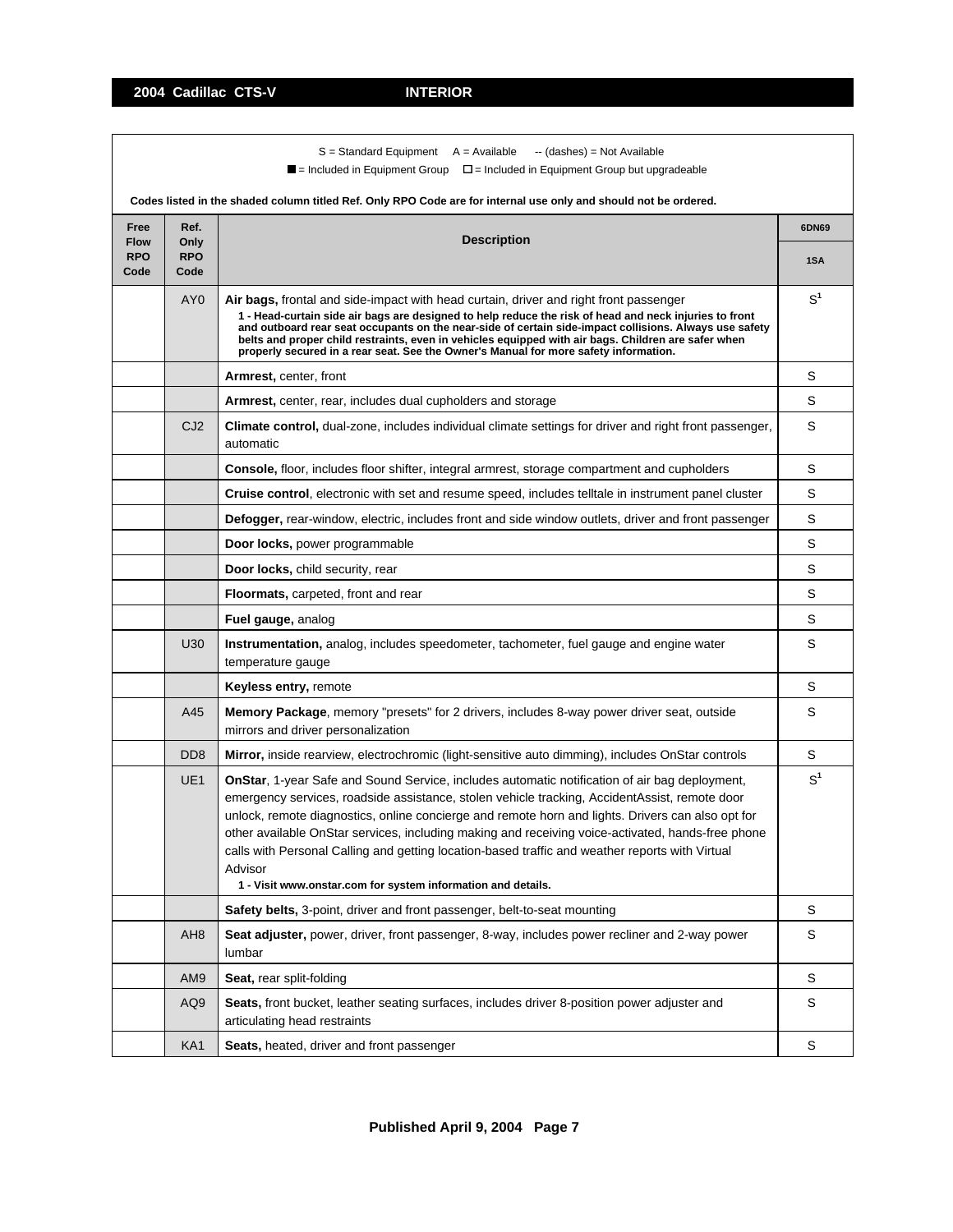**2004 Cadillac CTS-V INTERIOR**

| Free                              | Ref.<br>Only       | <b>Description</b>                                                                                                                                                                                                                                                    |                |  |  |
|-----------------------------------|--------------------|-----------------------------------------------------------------------------------------------------------------------------------------------------------------------------------------------------------------------------------------------------------------------|----------------|--|--|
| <b>Flow</b><br><b>RPO</b><br>Code | <b>RPO</b><br>Code |                                                                                                                                                                                                                                                                       |                |  |  |
|                                   | <b>UAV</b>         | <b>Sound system, ETR AM/FM stereo with in-dash 6-disc CD changer, DVD-based navigation</b><br>includes Bose 8-speaker system, Radio Data System, digital signal processing and XM Satellite<br>Radio                                                                  | S              |  |  |
|                                   | U2K                | <b>Sound system feature, XM Satellite Radio is 100 channels of digital quality sound that goes</b><br>wherever you go - coast to coast. Displays song title, artist and entertainment genre.<br>1 - Subscription fees apply. Available only in the 48 contiguous U.S. | S <sup>1</sup> |  |  |
|                                   |                    | Steering column, Tilt-Wheel, adjustable                                                                                                                                                                                                                               | S              |  |  |
|                                   |                    | Steering wheel, mounted controls, includes Driver Information Center toggle switches and an<br>interface for cruise control.                                                                                                                                          | S              |  |  |
|                                   | <b>N34</b>         | Steering wheel and shift knob, leather-wrapped                                                                                                                                                                                                                        | S              |  |  |
| CF <sub>5</sub>                   |                    | Sunroof, power, tilt-sliding, electric with express-open, includes sunshade                                                                                                                                                                                           | A              |  |  |
|                                   | UA <sub>6</sub>    | Theft-deterrent alarm system                                                                                                                                                                                                                                          | S              |  |  |
|                                   |                    | Theft-deterrent system, PASS-Key III                                                                                                                                                                                                                                  | S              |  |  |
|                                   | UJ <sub>6</sub>    | <b>Tire inflation monitor</b>                                                                                                                                                                                                                                         | S              |  |  |
|                                   |                    | Trunk release, power                                                                                                                                                                                                                                                  | S              |  |  |
|                                   | UG <sub>1</sub>    | Universal Transmitter, HomeLink, includes garage door opener, 3-channel programmable                                                                                                                                                                                  | S              |  |  |
|                                   |                    | Visors, illuminated vanity mirrors, driver and front passenger                                                                                                                                                                                                        | S              |  |  |
|                                   |                    | Windows, power, includes express-down, all and express-up, front and rear passenger lockout                                                                                                                                                                           | S              |  |  |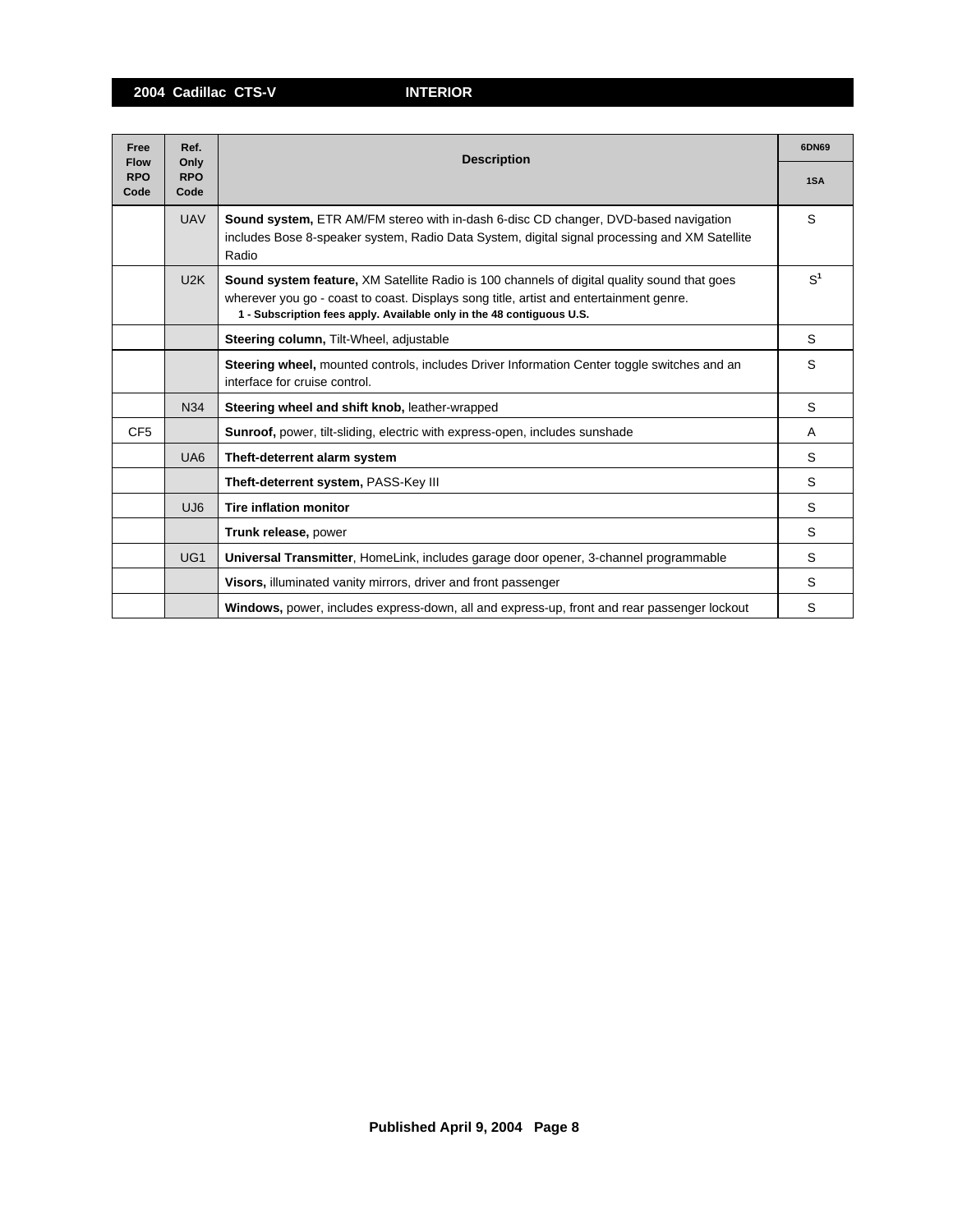|                     | $S =$ Standard Equipment $A =$ Available $\rightarrow$ (dashes) = Not Available<br>$\blacksquare$ = Included in Equipment Group $\square$ = Included in Equipment Group but upgradeable |                                                                                                                        |   |  |  |  |  |
|---------------------|-----------------------------------------------------------------------------------------------------------------------------------------------------------------------------------------|------------------------------------------------------------------------------------------------------------------------|---|--|--|--|--|
|                     | Codes listed in the shaded column titled Ref. Only RPO Code are for internal use only and should not be ordered.                                                                        |                                                                                                                        |   |  |  |  |  |
| Free<br><b>Flow</b> | Ref.<br><b>Description</b><br>Only                                                                                                                                                      |                                                                                                                        |   |  |  |  |  |
| <b>RPO</b><br>Code  | <b>RPO</b><br>Code                                                                                                                                                                      |                                                                                                                        |   |  |  |  |  |
|                     |                                                                                                                                                                                         | Antenna, integral, front and rear                                                                                      | S |  |  |  |  |
|                     |                                                                                                                                                                                         | Daytime running lamps                                                                                                  | S |  |  |  |  |
|                     |                                                                                                                                                                                         | Fog lamps, front, integral in front fascia                                                                             | S |  |  |  |  |
|                     |                                                                                                                                                                                         | Glass, Solar-Ray light tinted                                                                                          | S |  |  |  |  |
|                     | TT <sub>6</sub>                                                                                                                                                                         | Headlamps, Xenon, high-intensity discharge, windshield wiper activated, includes flash-to-pass and<br>headlamp washers | S |  |  |  |  |
|                     | IL3                                                                                                                                                                                     | Badging, V-series                                                                                                      | S |  |  |  |  |
|                     | QKR                                                                                                                                                                                     | Tires, P245/45 WR18, Goodyear Eagle EMT (run-flat)                                                                     | S |  |  |  |  |
|                     | P32                                                                                                                                                                                     | <b>Wheels,</b> $18" \times 8.5"$ (45.7 cm x 21.6 cm) aluminum, painted, 7-spoke, 6-lug                                 | S |  |  |  |  |
|                     |                                                                                                                                                                                         | <b>Wipers, intermittent, front</b>                                                                                     | S |  |  |  |  |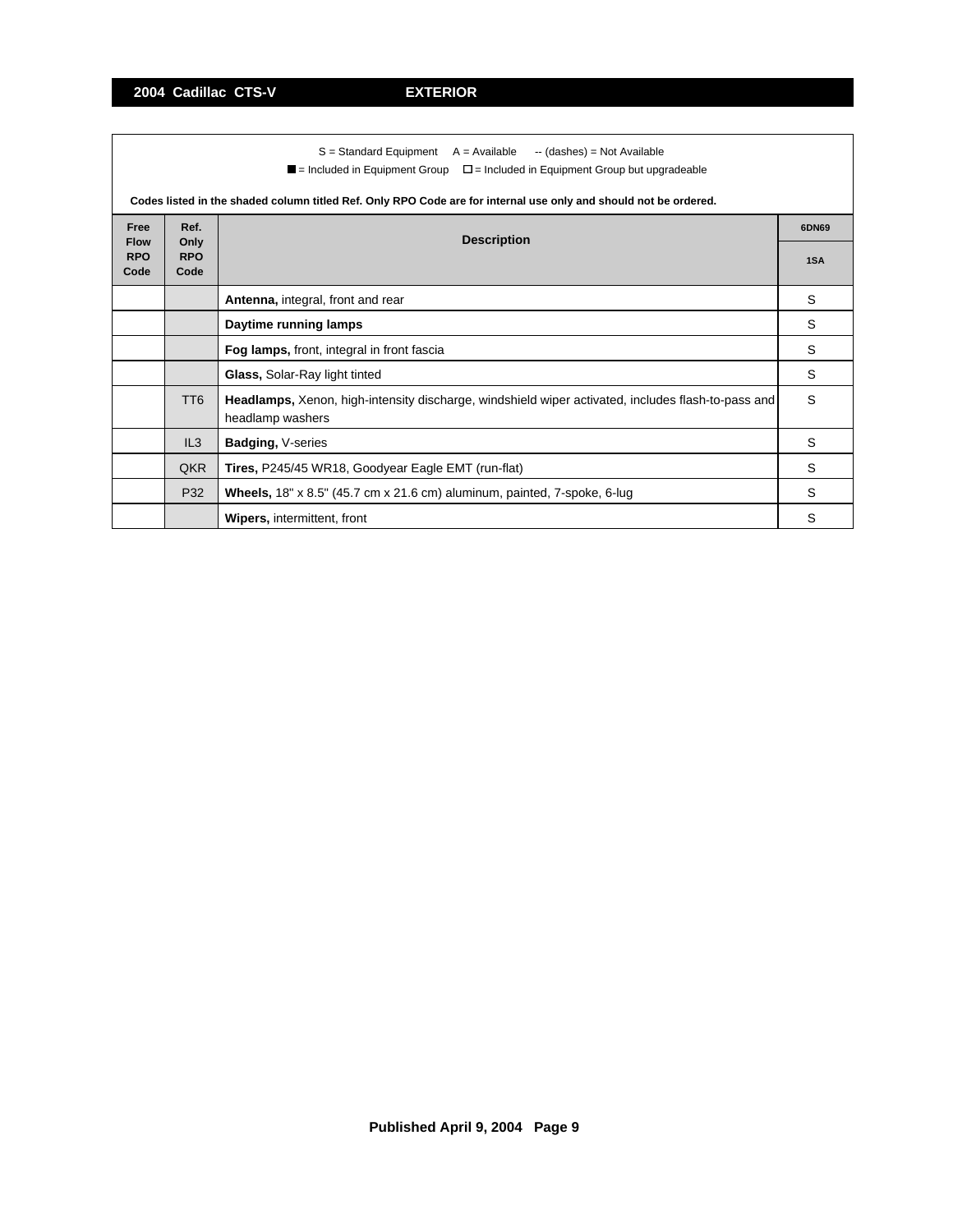**2004 Cadillac CTS-V MECHANICAL**

|                                                           |                    | $S =$ Standard Equipment $A =$ Available<br>-- (dashes) = Not Available<br>$\blacksquare$ = Included in Equipment Group $\blacksquare$ = Included in Equipment Group but upgradeable                                                                                                                                                                                                                                                                                                   |       |  |  |  |  |
|-----------------------------------------------------------|--------------------|----------------------------------------------------------------------------------------------------------------------------------------------------------------------------------------------------------------------------------------------------------------------------------------------------------------------------------------------------------------------------------------------------------------------------------------------------------------------------------------|-------|--|--|--|--|
|                                                           |                    | Codes listed in the shaded column titled Ref. Only RPO Code are for internal use only and should not be ordered.                                                                                                                                                                                                                                                                                                                                                                       |       |  |  |  |  |
| Ref.<br>Free<br><b>Description</b><br><b>Flow</b><br>Only |                    |                                                                                                                                                                                                                                                                                                                                                                                                                                                                                        |       |  |  |  |  |
| <b>RPO</b><br>Code                                        | <b>RPO</b><br>Code |                                                                                                                                                                                                                                                                                                                                                                                                                                                                                        |       |  |  |  |  |
|                                                           |                    | <b>Battery, Delco maintenance free, includes rundown protection</b>                                                                                                                                                                                                                                                                                                                                                                                                                    | S     |  |  |  |  |
|                                                           | J56                | <b>Brakes, 4-wheel disc, 14" (35.6 cm) Brembo, 4-piston calipers</b>                                                                                                                                                                                                                                                                                                                                                                                                                   | S     |  |  |  |  |
|                                                           |                    | Drivetrain, rear-wheel drive                                                                                                                                                                                                                                                                                                                                                                                                                                                           | S     |  |  |  |  |
| FE9                                                       |                    | <b>Emissions, Federal requirements</b>                                                                                                                                                                                                                                                                                                                                                                                                                                                 | Α     |  |  |  |  |
| NB <sub>8</sub>                                           |                    | <b>Emissions override, California, Massachusetts, New York or Vermont (for vehicles ordered by</b><br>dealers in states of California, Massachusetts, New York or Vermont with Federal emissions)<br>1 - Requires (FE9) Emissions, Federal requirements.                                                                                                                                                                                                                               | $A^1$ |  |  |  |  |
| NC7                                                       |                    | $A^1$<br><b>Emissions override, Federal (for vehicles ordered by dealers in Federal emission states with</b><br>California, New York, Vermont, Massachusetts or Maine emissions; may also be used by dealers in<br>states of California, New York, Vermont, Massachusetts or Maine to order different state-specific<br>emissions)<br>1 - Requires (YF5) Emissions, California state requirements or (NE1) Emissions, New York, Vermont,<br>Massachusetts or Maine state requirements. |       |  |  |  |  |
| NE <sub>1</sub>                                           |                    | <b>Emissions, Maine, Massachusetts, New York or Vermont state requirements</b>                                                                                                                                                                                                                                                                                                                                                                                                         | A     |  |  |  |  |
| YF <sub>5</sub>                                           |                    | <b>Emissions, California state requirements</b>                                                                                                                                                                                                                                                                                                                                                                                                                                        | A     |  |  |  |  |
| K05                                                       |                    | <b>Engine block heater</b>                                                                                                                                                                                                                                                                                                                                                                                                                                                             | Α     |  |  |  |  |
|                                                           | LS <sub>6</sub>    | <b>Engine, 5.7L LS6 V8 SFI high performance, (400 HP [298.3 kW] @ 6000 rpm, 395 lb.-ft. [533.3</b><br>N-m] @ 4800 rpm)                                                                                                                                                                                                                                                                                                                                                                 | S     |  |  |  |  |
|                                                           |                    | <b>Exhaust, dual stainless-steel</b>                                                                                                                                                                                                                                                                                                                                                                                                                                                   | S     |  |  |  |  |
|                                                           | GT <sub>4</sub>    | Rear axle, 3.73 ratio                                                                                                                                                                                                                                                                                                                                                                                                                                                                  | S     |  |  |  |  |
| FG <sub>2</sub>                                           |                    | Regular Production Accessory, Performance Shock Absorber Package (SPO-supplied,<br>dealer-installed)                                                                                                                                                                                                                                                                                                                                                                                   | A     |  |  |  |  |
|                                                           | JL4                | StabiliTrak, with 4 driver-selectable operation modes                                                                                                                                                                                                                                                                                                                                                                                                                                  | S     |  |  |  |  |
|                                                           |                    | Steering, power, rack-and-pinion                                                                                                                                                                                                                                                                                                                                                                                                                                                       | S     |  |  |  |  |
|                                                           | FE4                | <b>Suspension, performance tuned</b>                                                                                                                                                                                                                                                                                                                                                                                                                                                   | S     |  |  |  |  |
|                                                           |                    | Traction control, all-speed, brake and engine controlled                                                                                                                                                                                                                                                                                                                                                                                                                               | S     |  |  |  |  |
|                                                           | MN <sub>6</sub>    | Transmission, 6-speed manual, Tremec                                                                                                                                                                                                                                                                                                                                                                                                                                                   | S     |  |  |  |  |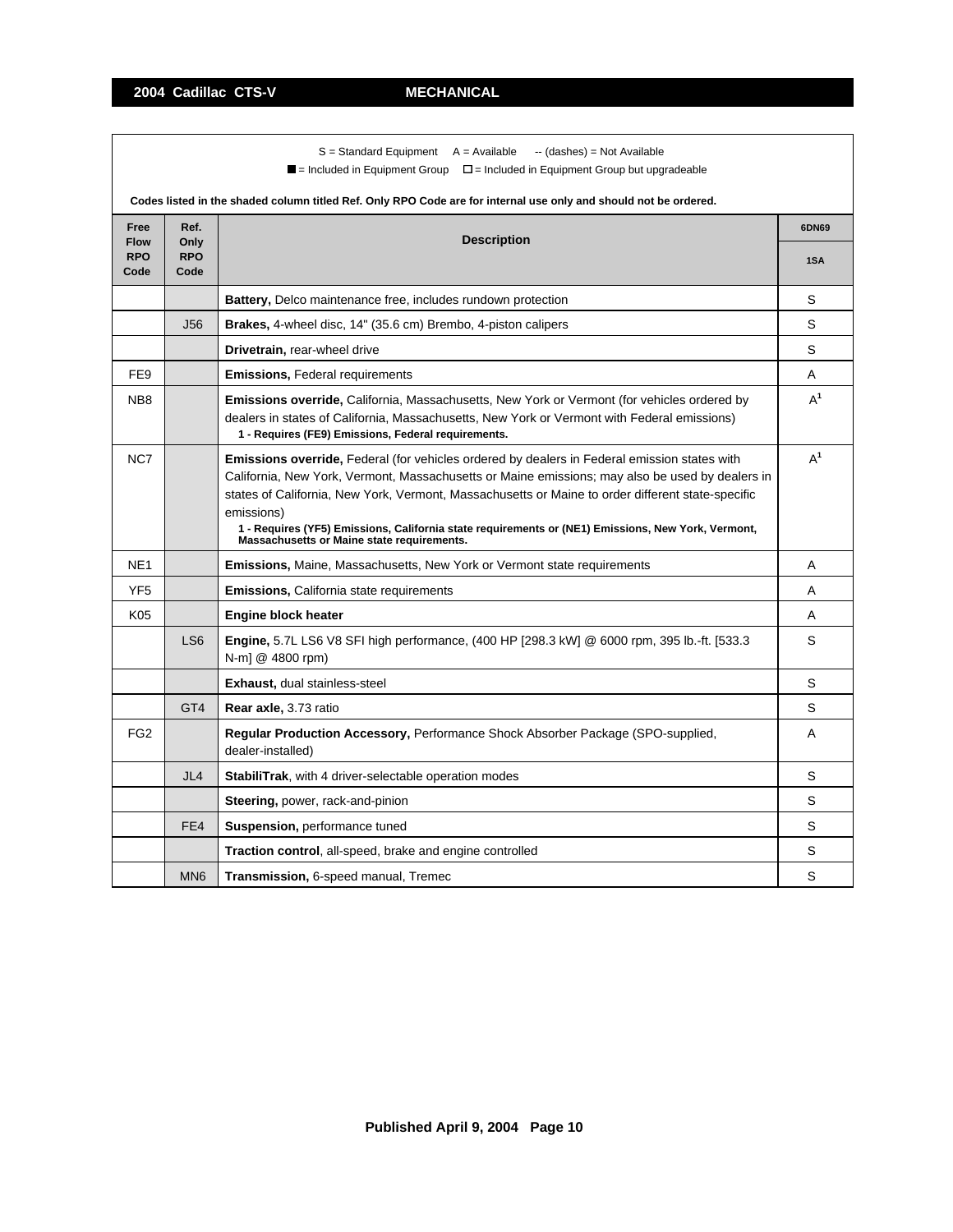# **2004 Cadillac CTS-V COLOR AND TRIM - SOLID PAINT**

| $S =$ Standard Equipment $A =$ Available<br>-- (dashes) = Not Available<br>$\blacksquare$ = Included in Equipment Group $\square$ = Included in Equipment Group but upgradeable |                  |                     |                                 |       |                      |  |
|---------------------------------------------------------------------------------------------------------------------------------------------------------------------------------|------------------|---------------------|---------------------------------|-------|----------------------|--|
|                                                                                                                                                                                 |                  |                     |                                 |       | <b>Interior</b>      |  |
| Decor Level                                                                                                                                                                     | <b>Seat Type</b> | <b>Seat</b><br>Code | <b>Seat Trim</b>                | Ebony | <b>Light Neutral</b> |  |
| <b>CTS-V</b>                                                                                                                                                                    | Front, bucket    | AQ9                 | <b>Leather Seating Surfaces</b> | 193   | 703                  |  |

|                                       |               |                                    | Interior |                      |
|---------------------------------------|---------------|------------------------------------|----------|----------------------|
| <b>Exterior</b><br><b>Solid Paint</b> | Color<br>Code | Touch Up<br>Paint<br><b>Number</b> | Ebony    | <b>Light Neutral</b> |
| <b>Black Raven</b>                    | 41U           | WA-8555                            | A        | A                    |
| Light Platinum                        | 67U           | <b>WA-994L</b>                     | A        | A                    |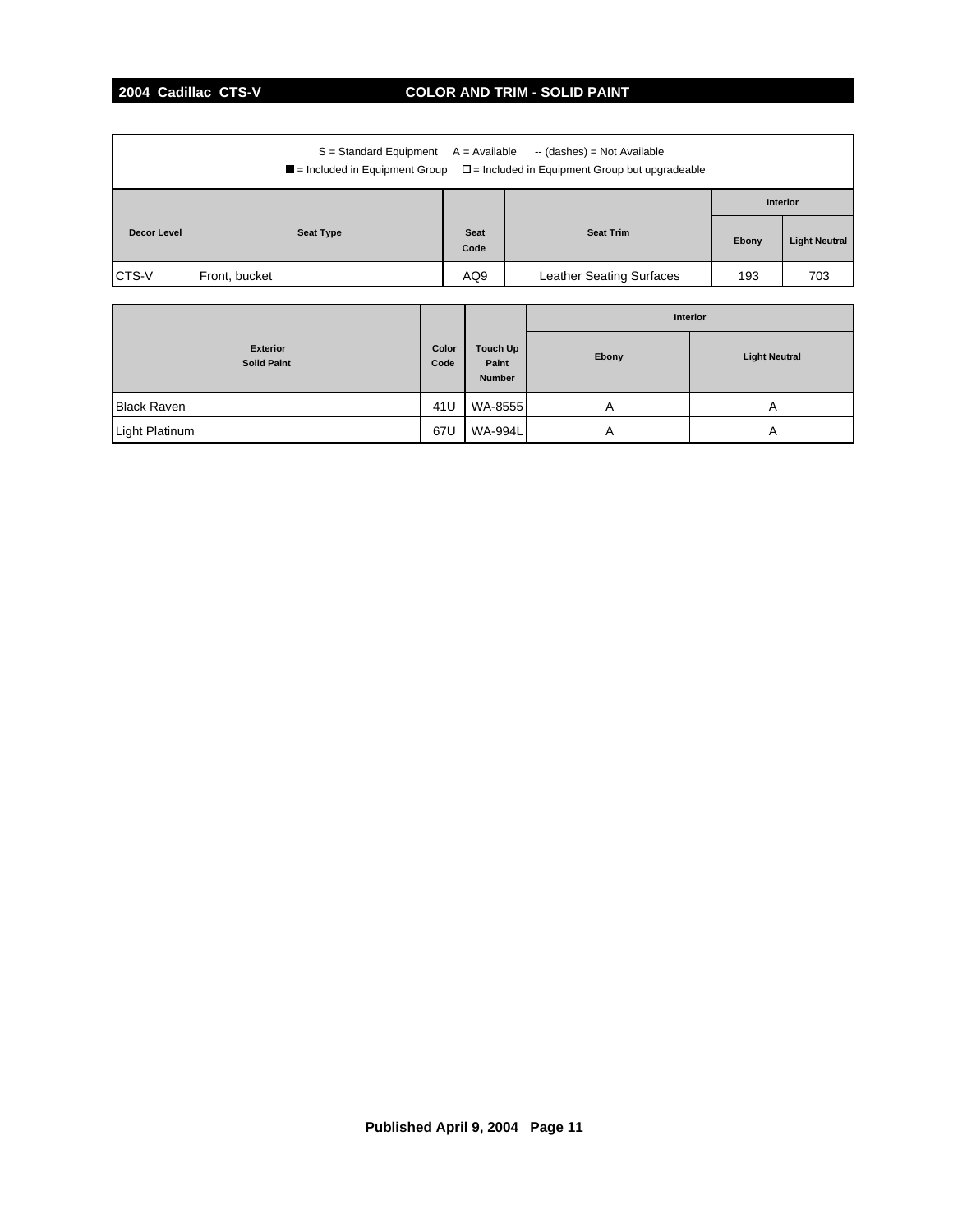## **2004 Cadillac CTS-V DIMENSIONS**

| All dimensions in inches (mm) unless otherwise stated.                                                                           |         |                       |                  |  |
|----------------------------------------------------------------------------------------------------------------------------------|---------|-----------------------|------------------|--|
|                                                                                                                                  |         | <b>Specifications</b> | CTS-V            |  |
|                                                                                                                                  | A       | Wheelbase             | 113.40<br>(2880) |  |
|                                                                                                                                  | $\sf B$ | <b>Overall length</b> | 191.50<br>(4864) |  |
|                                                                                                                                  |         | <b>Body width</b>     | 70.60<br>(1793)  |  |
|                                                                                                                                  | D       | <b>Overall height</b> | 57.30<br>(1455)  |  |
|                                                                                                                                  |         | Front track width     | 61.10<br>(1552)  |  |
|                                                                                                                                  |         | Rear track width      | 61.40<br>(1560)  |  |
|                                                                                                                                  |         | Head room, front      | 38.90<br>(988)   |  |
|                                                                                                                                  |         | Head room, rear       | 36.90<br>(937)   |  |
|                                                                                                                                  |         | Shoulder room, front  | 56.60<br>(1438)  |  |
|                                                                                                                                  |         | Shoulder room, rear   | 56.20<br>(1427)  |  |
|                                                                                                                                  |         | Hip room, front       | 53.40<br>(1356)  |  |
|                                                                                                                                  |         | Hip room, rear        | 53.80<br>(1367)  |  |
|                                                                                                                                  |         | Leg room, front       | 42.40<br>(1077)  |  |
|                                                                                                                                  |         | Leg room, rear        | 36.20<br>(919)   |  |
| Published dimensions indicated are without optional equipment or accessories. Additional accessories or equipment ordered at the |         |                       |                  |  |

customer's request can result in a minor change in these dimensions.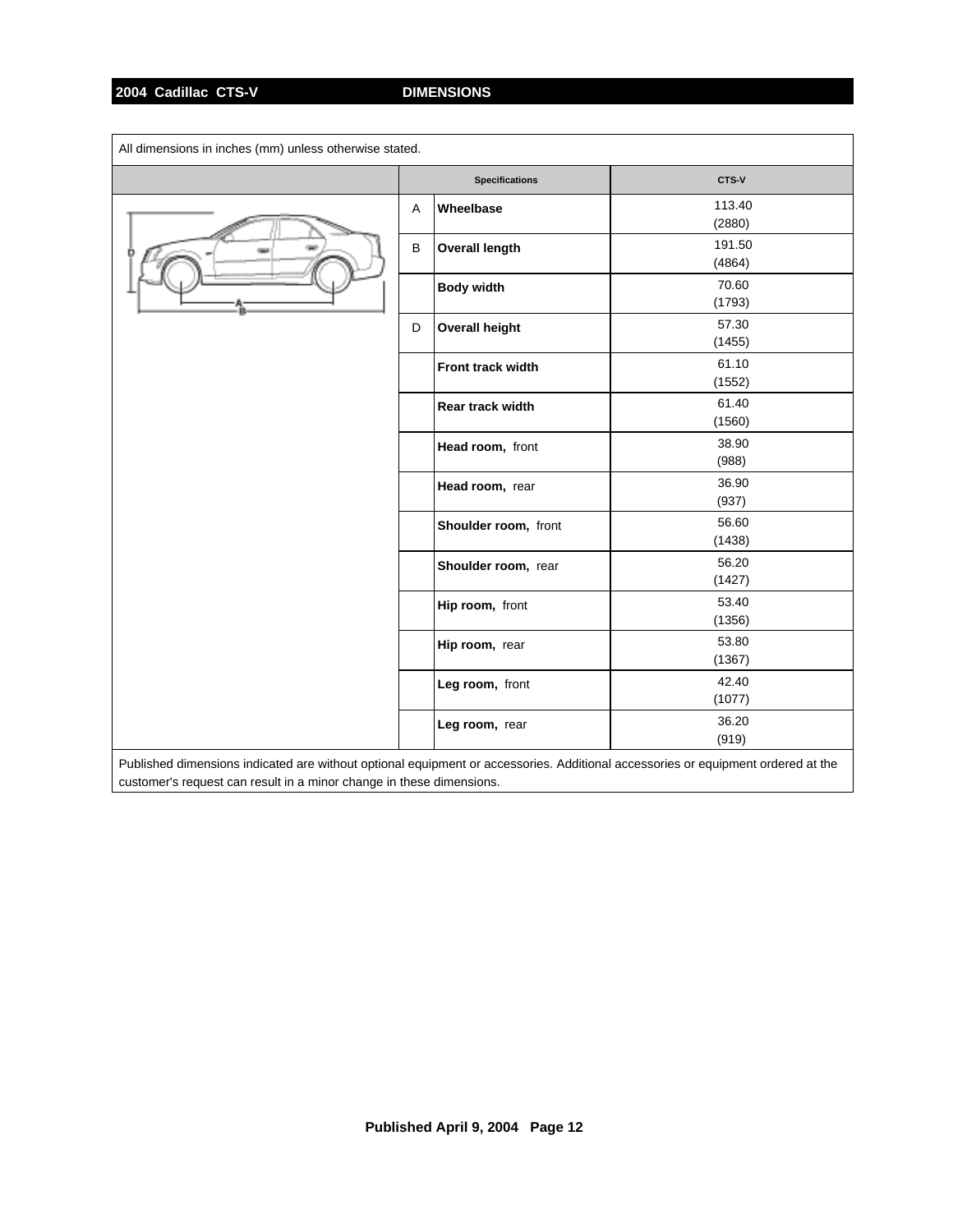**2004 Cadillac CTS-V SPECS**

|                                             | <b>CTS-V</b> |
|---------------------------------------------|--------------|
| <b>Capacities</b>                           |              |
| Curb weight, lbs. (kg)                      | 3850 (1746)  |
| Cargo volume, S.A.E, cu. ft. (liters)       | 12.5 (354.0) |
| Cargo volume, I.S.O, cu. ft. (liters)       | 14.8 (419.1) |
| Fuel capacity, approximate, gallon (liters) | 17 (64)      |
| Seating capacity                            | 5            |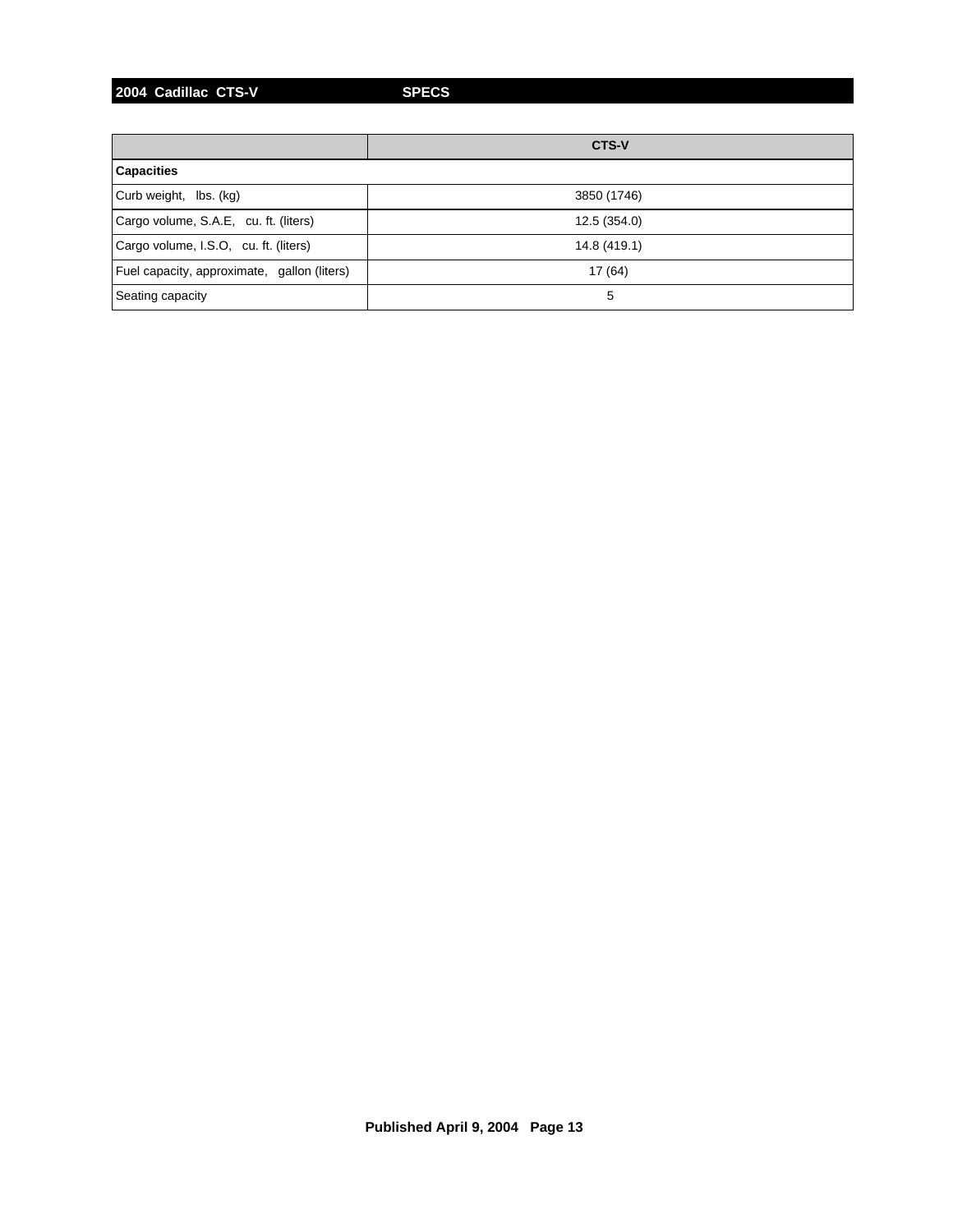| 2004 Cadillac CTS-V | <b>WHEELS</b>                                                                      |
|---------------------|------------------------------------------------------------------------------------|
| Image to come       | P32<br>Wheels, 18" x 8.5" (45.7 cm x 21.6 cm) aluminum, painted, 7-spoke,<br>6-lug |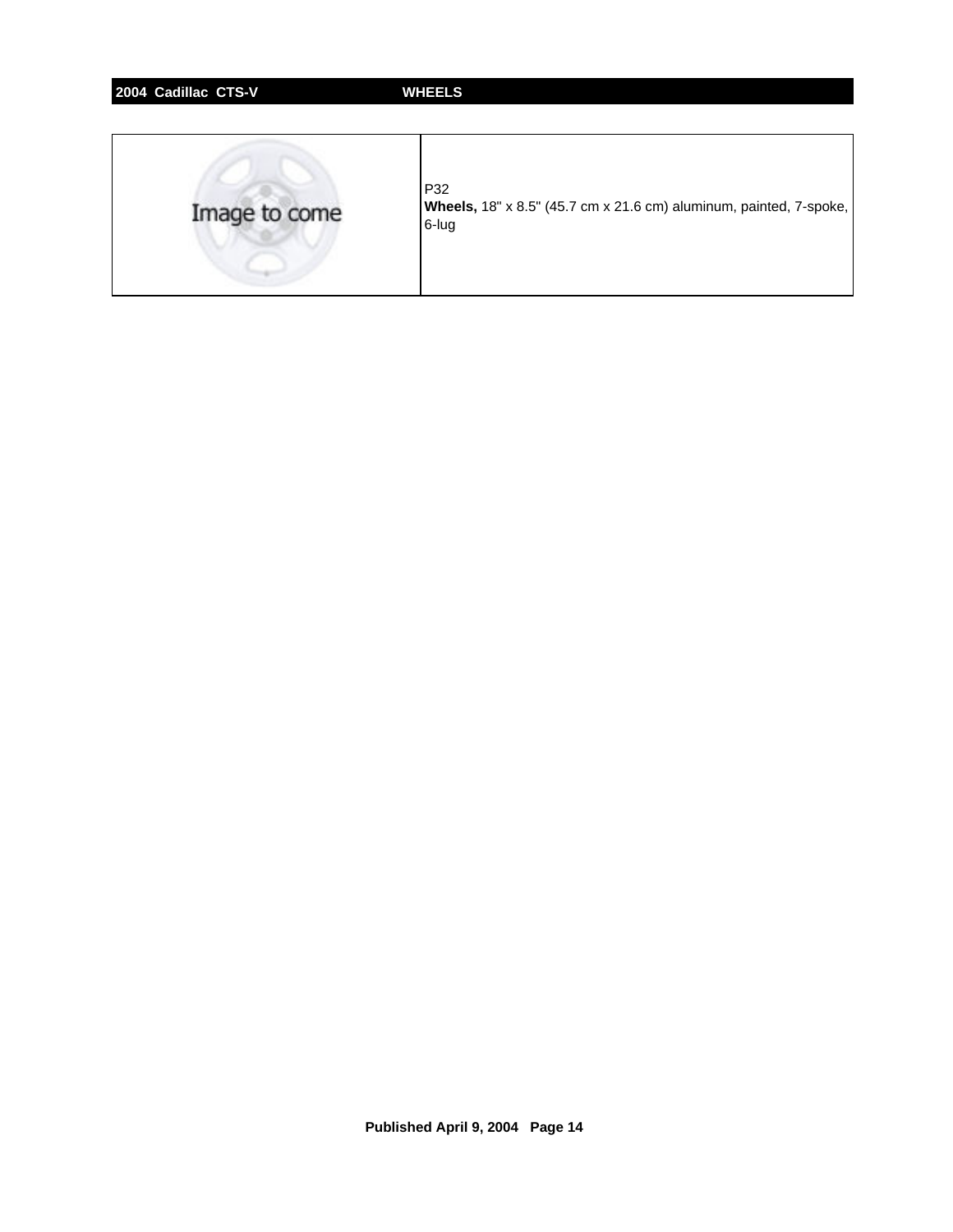# **2004 Cadillac CTS-V RADIOS**



## UAV

**Sound system,** ETR AM/FM stereo with in-dash 6-disc CD changer, DVD-based navigation includes Bose 8-speaker system, Radio Data System, digital signal processing and XM Satellite Radio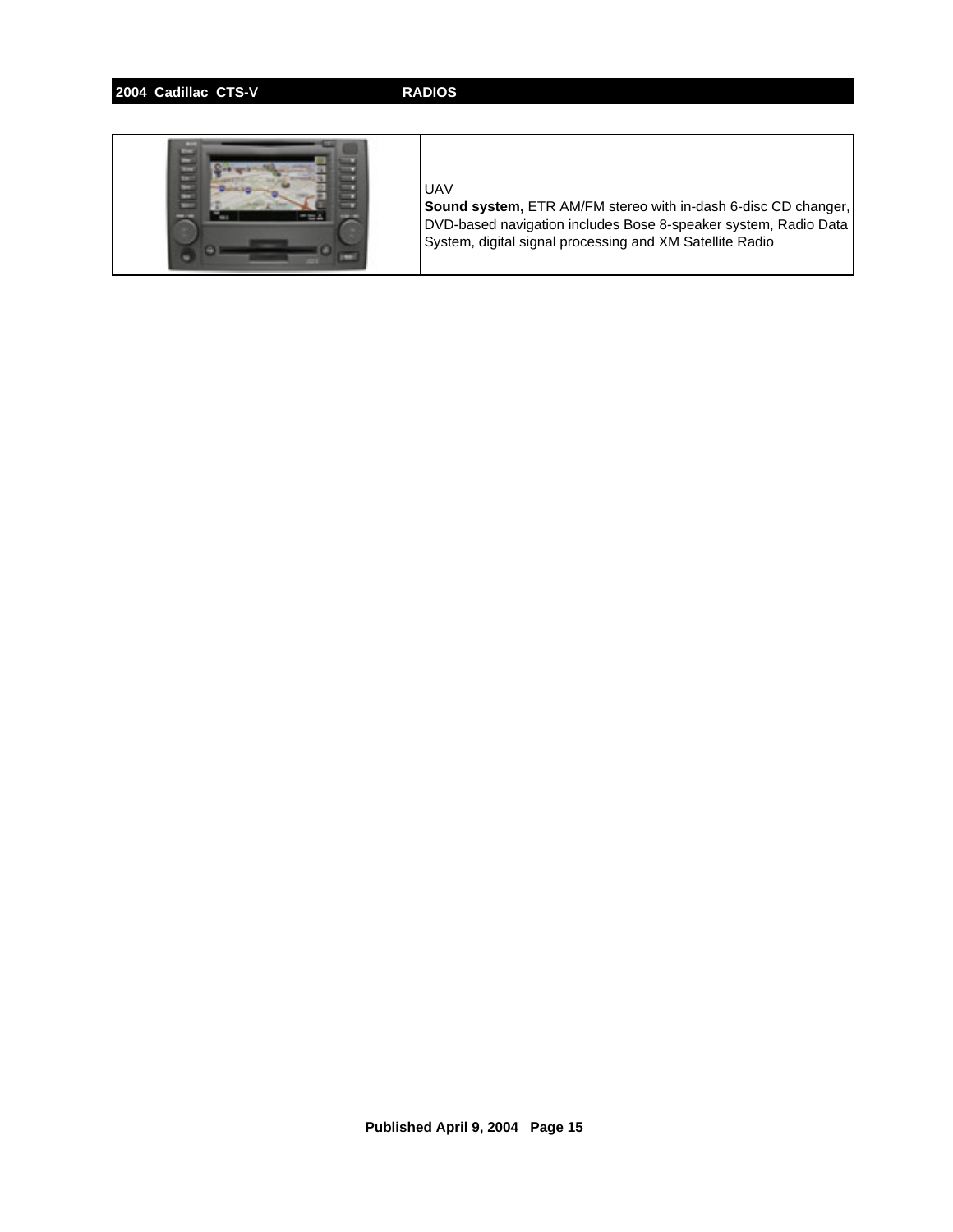| <b>Option Code</b> | <b>Description</b>                                                                    |
|--------------------|---------------------------------------------------------------------------------------|
| A45                | <b>Memory Package</b>                                                                 |
| AH <sub>8</sub>    | Seat adjuster, power, driver, front passenger                                         |
| AM9                | Seat, rear split-folding                                                              |
| AQ9                | Seats, front bucket                                                                   |
| AY <sub>0</sub>    | Air bags, frontal and side-impact with head curtain, driver and right front passenger |
| CF5                | Sunroof, power                                                                        |
| $\overline{CJ2}$   | Climate control, dual-zone                                                            |
| DD <sub>8</sub>    | Mirror, inside rearview, electrochromic                                               |
| FE4                | Suspension, performance tuned                                                         |
| FE9                | <b>Emissions, Federal requirements</b>                                                |
| FG <sub>2</sub>    | Regular Production Accessory, Performance Shock Absorber Package (SPO-supplied,       |
|                    | dealer-installed)                                                                     |
| GT4                | Rear axle, 3.73 ratio                                                                 |
| IL3                | <b>Badging, V-series</b>                                                              |
| <b>J56</b>         | Brakes, 4-wheel disc, 14" (35.6 cm) Brembo, 4-piston calipers                         |
| JL4                | <b>StabiliTrak</b>                                                                    |
| K05                | <b>Engine block heater</b>                                                            |
| <b>KA1</b>         | Seats, heated, driver and front passenger                                             |
| LS <sub>6</sub>    | Engine, 5.7L LS6 V8 SFI                                                               |
| MN <sub>6</sub>    | Transmission, 6-speed manual                                                          |
| <b>N34</b>         | Steering wheel and shift knob, leather-wrapped                                        |
| NB8                | Emissions override, California, Massachusetts, New York or Vermont                    |
| NC7                | <b>Emissions override, Federal</b>                                                    |
| NE <sub>1</sub>    | Emissions, Maine, Massachusetts, New York or Vermont state requirements               |
| P32                | Wheels, 18" x 8.5" (45.7 cm x 21.6 cm) aluminum, painted, 7-spoke, 6-lug              |
| QKR                | Tires, P245/45 WR18, Goodyear Eagle EMT (run-flat)                                    |
| TT <sub>6</sub>    | Headlamps, Xenon, high-intensity discharge                                            |
| U2K                | Sound system feature, XM Satellite Radio                                              |
| U30                | <b>Instrumentation, analog</b>                                                        |
| UA6                | Theft-deterrent alarm system                                                          |
| <b>UAV</b>         | Sound system, ETR AM/FM stereo with in-dash 6-disc CD changer,                        |
| UE <sub>1</sub>    | <b>OnStar</b>                                                                         |
| $\overline{UG1}$   | <b>Universal Transmitter</b>                                                          |
| UJ <sub>6</sub>    | <b>Tire inflation monitor</b>                                                         |
| YF <sub>5</sub>    | Emissions, California state requirements                                              |